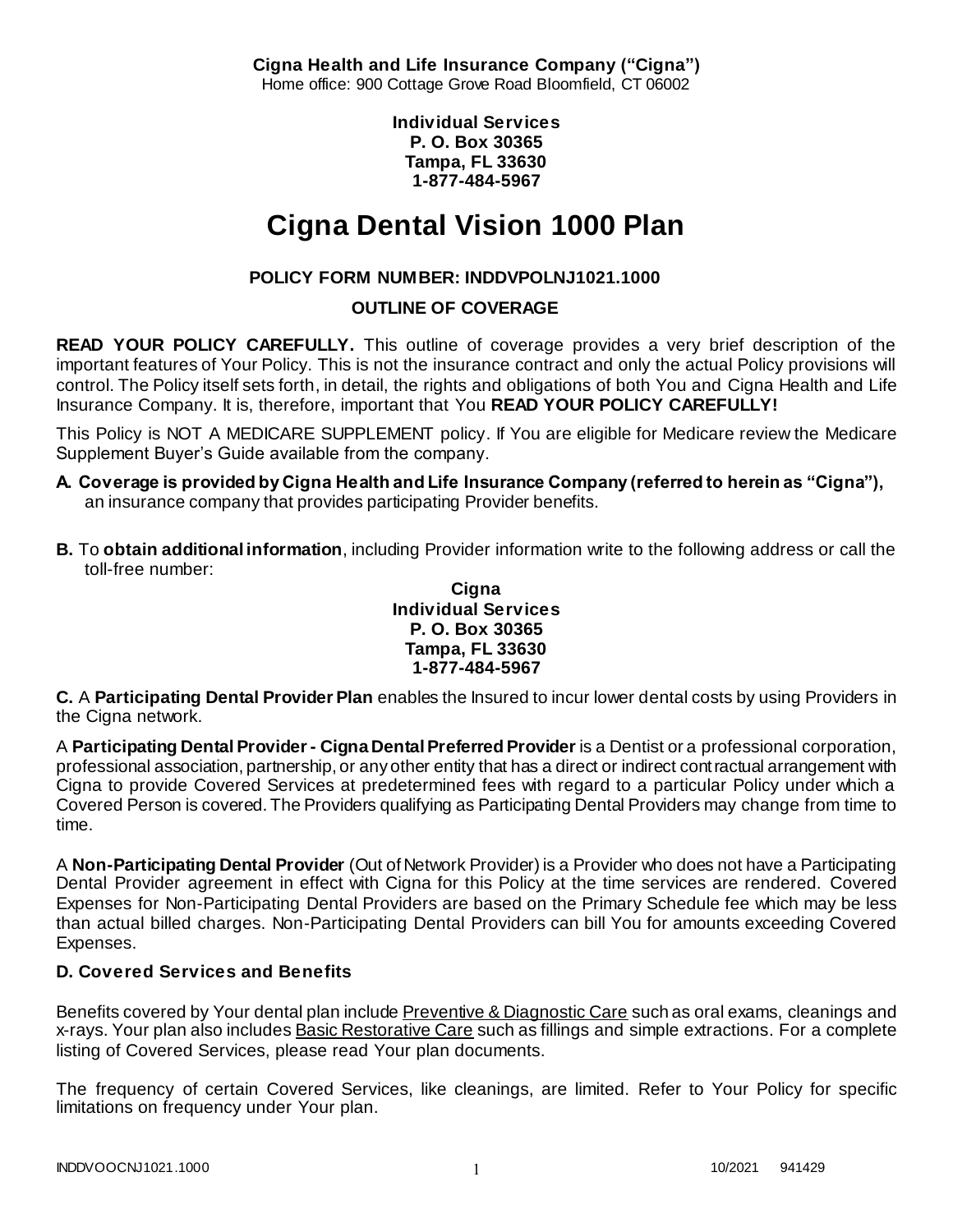### **Benefit Schedule**

The benefits outlined in the table below show the payment percentages for Covered Expenses **AFTER** any applicable Deductibles have been satisfied unless otherwise stated.

# **CIGNA DENTAL AND VISION INSURANCE** *The Schedule*

### **For You and Your Dependents**

### **The Schedule – Dental Benefits**

If You select a Participating Dental Provider, Your cost will be less than if You select a Non-Participating Dental Provider.

#### **Emergency Services**

The Benefit Percentage payable for Emergency Services charges made by a Non-Participating Dental Provider is the same Benefit Percentage as for Participating Dental Provider Charges. Dental Emergency services are required immediately to either alleviate pain or to treat the sudden onset of an acute dental condition. These are usually minor procedures performed in response to serious symptoms, which temporarily relieve significant pain, but do not effect a definitive cure, and which, if not rendered, will likely result in a more serious dental or medical complication.

#### **Dental Deductibles**

Dental Deductibles are expenses to be paid by You or Your Dependent. Dental Deductibles are in addition to any Coinsurance. Once the Dental Deductible maximum in The Schedule has been reached You and Your family need not satisfy any further dental deductible for the rest of that year.

#### **Participating Dental Provider Payment**

Participating Dental Provider services are paid based on the Contracted Fee agreed upon by the Provider and Cigna.

**Non-Participating Dental Provider Payment** Non-Participating Dental Provider services are paid based on the Primary Schedule fee.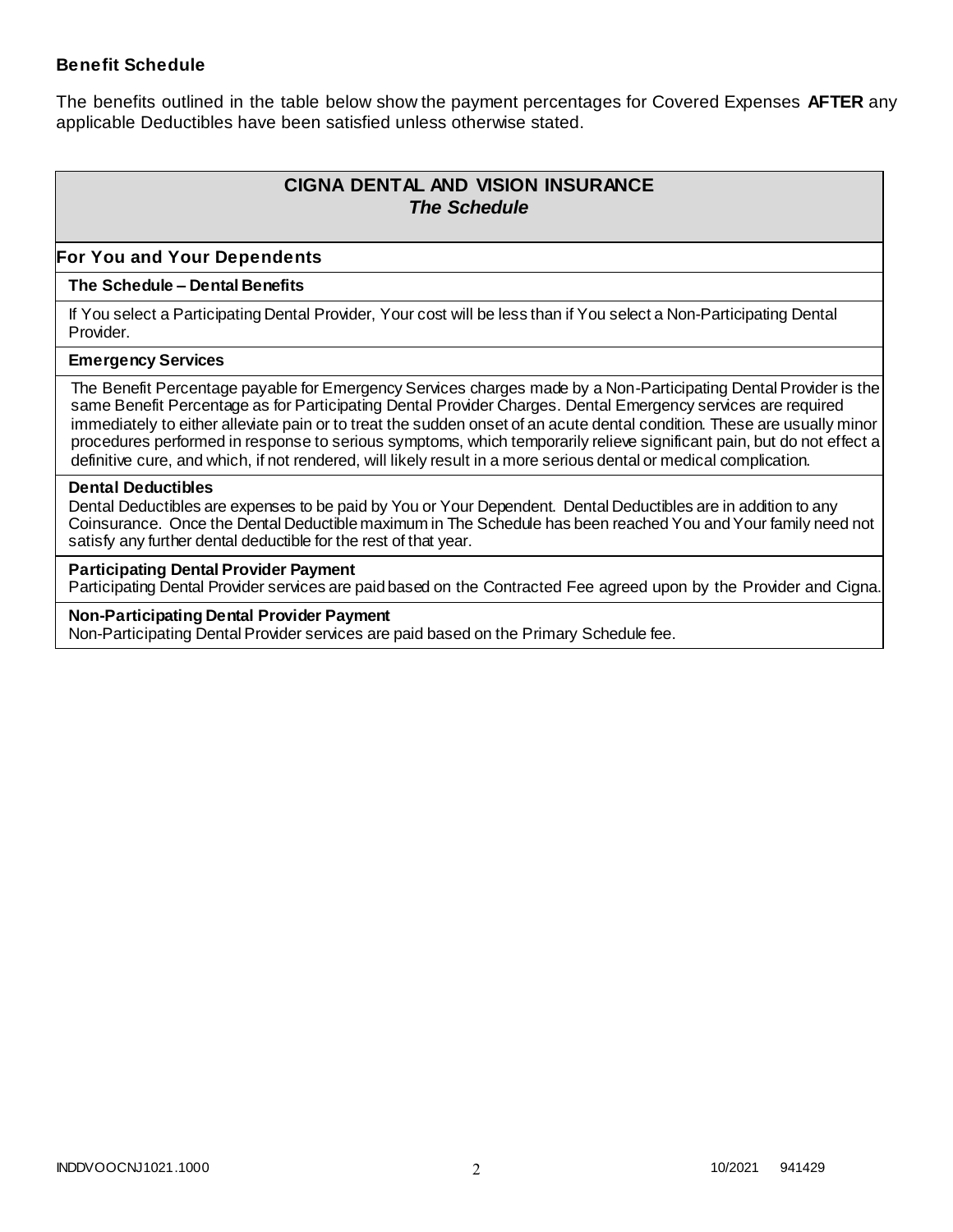| <b>DENTAL BENEFIT HIGHLIGHTS</b>                                                                                                                              |                                                  |
|---------------------------------------------------------------------------------------------------------------------------------------------------------------|--------------------------------------------------|
| Classes I, II<br><b>Calendar Year Maximum</b>                                                                                                                 | \$1,000 per person                               |
| <b>Calendar Year Dental Deductible</b><br>Individual                                                                                                          | \$50 per person                                  |
|                                                                                                                                                               | Not Applicable to Class I                        |
| <b>Family Maximum</b>                                                                                                                                         | \$150 per family                                 |
|                                                                                                                                                               | Not Applicable to Class I                        |
| <b>Class I</b>                                                                                                                                                | The Percentage of Covered Expenses the Plan Pays |
| Preventive Care<br>Oral Exams<br>Routine Cleanings<br>Routine X-rays<br><b>Fluoride Application</b><br><b>Sealants</b><br>Space Maintainers (non-orthodontic) | 100%                                             |
| <b>Class II</b>                                                                                                                                               | The Percentage of Covered Expenses the Plan Pays |
| <b>Basic Restorative</b><br>Fillings<br>Oral Surgery, Simple Extractions<br>Emergency Care to Relieve Pain<br>Non-Routine X-rays                              | 70% after dental deductible                      |

| The Schedule - Vision Benefits                                                                  |                                                                                         |
|-------------------------------------------------------------------------------------------------|-----------------------------------------------------------------------------------------|
| VISION BENEFIT HIGHLIGHTS                                                                       |                                                                                         |
| Eye Examinations, including refraction                                                          | The plan pays 30% of expenses, not to exceed a \$50 calendar<br>year maximum per person |
| Materials (corrective eyeglasses or contact<br>lenses, including fittings and follow-up visits) | \$100 calendar year maximum per person                                                  |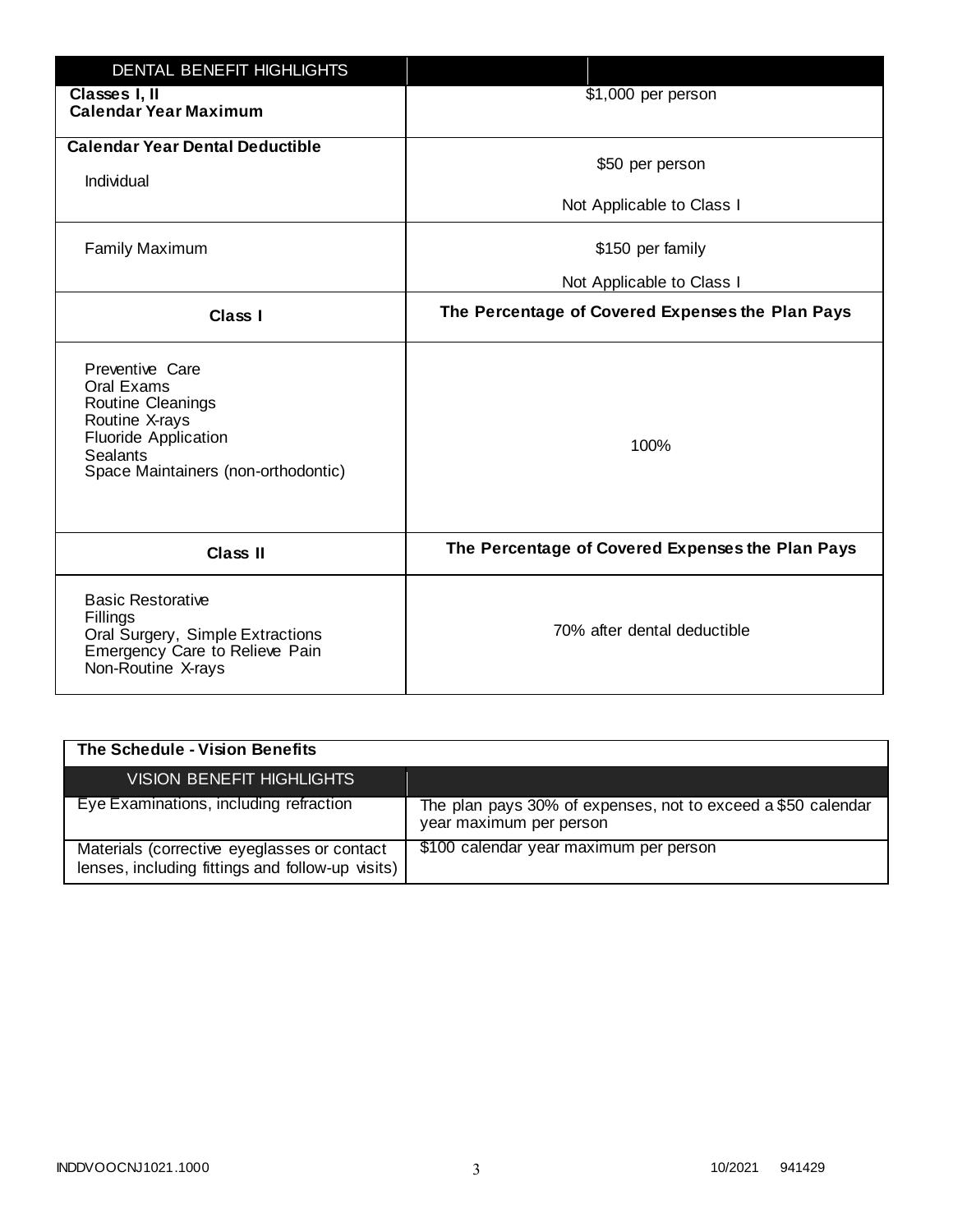# **Waiting Periods**

There is no waiting period for Class I or II dental benefits or for vision benefits.

### **Missing Teeth Limitation**

There is no payment for replacement of teeth that are missing when a person first becomes insured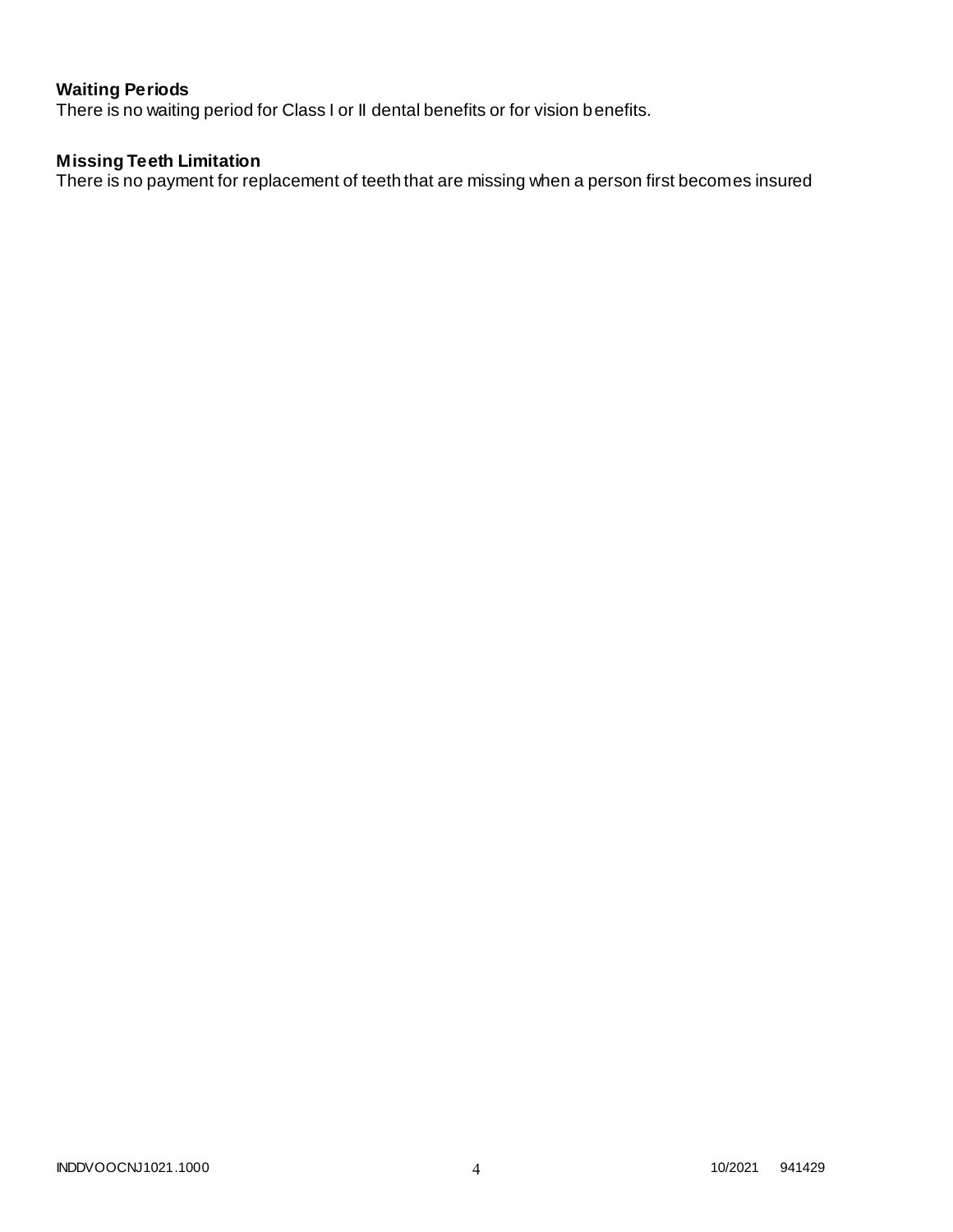# **E. Insured's Financial Responsibility**

The Insured is responsible for paying the monthly or quarterly premium on a timely basis. The Insured is also responsible to pay Providers for charges that are applied to the Deductibles, Coinsurance, and a ny amounts charged by Non-Participating Dental Providers in excess of the Primary Schedule fee. In addition, any charges for Medically Necessary and/or Dentally Necessary items that are excluded under the Policy are the responsibility of the Insured.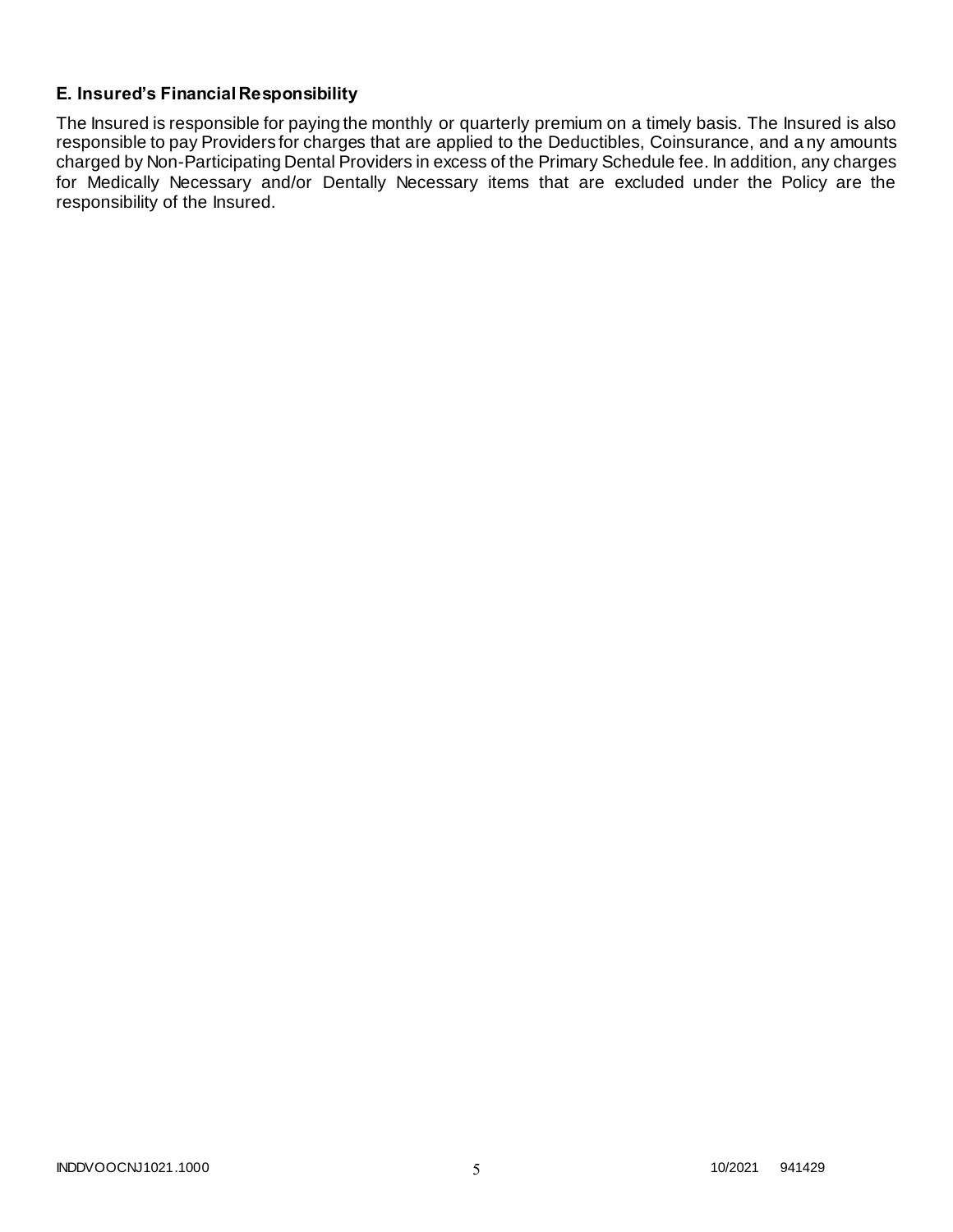# **F. Exclusions And Limitations: What Is Not Covered By This Policy**

# **Expenses Not Covered**

Covered Expenses will not include, and no payment will be made for:

- procedures which are not included in the list of Covered Dental Services or Covered Vision Services;
- cone beam imaging;
- instruction for plaque control, oral hygiene and diet;
- core build-ups;
- veneers;
- precious or semi-precious metals for crowns, bridges and abutments;
- restoration of teeth which have been damaged by erosion, attrition or abrasion;
- bite registrations; precision or semi-precision attachments; or splinting;
- implants or implant related services;
- orthodontic treatment, except for the treatment of cleft lip and cleft palate;
- general anesthesia or intravenous sedation, when used for the purposes of anxiety control or patient management is not covered; may be considered only when medically or dentally necessary and when in conjunction with covered complex oral surgery;
- athletic mouth guards;
- services performed solely for cosmetic reasons;
- personalization or decoration of any dental device or dental work;
- replacement of an appliance per benefit quidelines;
- services that are medical in nature;
- services and supplies received from a hospital;
- prescription drugs;
- plano lenses;
- VDT (video display terminal)/computer eyeglass benefit;
- medical or surgical treatment of the eyes;
- any type of corrective vision surgery, including LASIK surgery, radial ketatonomy (RK), automated lamellar keratoplasty (ALK), or conductive keratoplasty (CK);
- Orthoptic or vision training and any associated supplemental testing;
- any eye examination, or any corrective eyewear, required by an employer as a condition of employment;
- safety eyewear;
- sub-normal vision aids or non-prescription lenses; or
- Magnification or low vision aids not shown as covered in the Schedule of Vision Coverage.

# **General Limitations**

No payment will be made for expenses incurred for You or any one of Your Dependents:

- For services not specifically listed as Covered Services in this Policy;
- For services or supplies that are not Medically Necessary;
- For services received before the Effective Date of coverage;
- For services received after coverage under this Policy ends;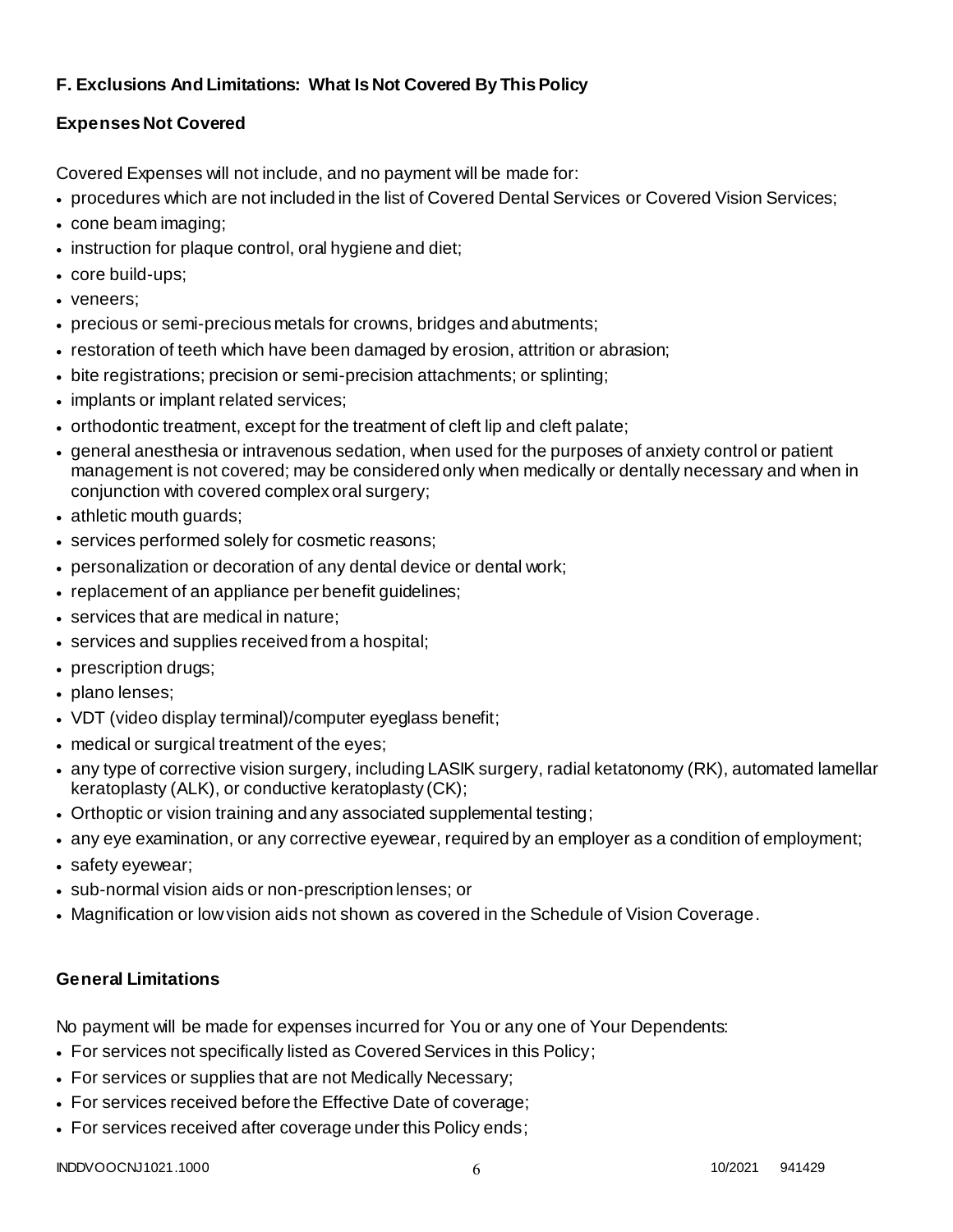- For services for which You have no legal obligation to pay or for which no charge would be made if You did not have insurance coverage;
- For Professional services or supplies received or purchased directly or on Your behalf by anyone, including a Provider, from any of the following:
	- **Yourself or Your employer;**
	- **a** person who lives in the Covered Person's home, or that person's employer;
	- a person who is related to the Covered Person by blood, marriage or adoption, or that person's employer.
- for or in connection with an Injury arising out of, or in the course of, any employment for wag e or profit;
- for or in connection with a Sickness which is covered under any workers' compensation or similar law;
- for charges made by a Hospital owned or operated by or which provides care or performs services for, the United States Government, if such charges are directly related to a condition which occurred while serving in the military or an associated auxiliary unit;
- services or supplies received due to an act of war, declared or undeclared while serving in the military or an associated auxiliary unit;
- to the extent that payment is unlawful where the person resides when the expenses are incurred;
- for charges which the person is not legally required to pay;
- for charges which would not have been made if the person had no insurance;
- to the extent that billed charges exceed the rate of reimbursement as described in the Schedule;
- for charges for unnecessary care, treatment or surgery;
- to the extent that You or any of Your Dependents is in any way paid or entitled to payment for those expenses by or through a public program, other than Medicaid;
- for or in connection with experimental procedures or treatment methods not approved by the American Dental Association or the appropriate dental specialty society;
- Procedures that are a covered expense under any other plan which provides dental or vision benefits;
- To the extent that benefits are paid or payable for those expenses under the mandatory part of any auto insurance policy written to comply with a "no-fault" insurance law or an uninsured motorist insurance law. Cigna will take into account any adjustment option chosen under such part by You or any one of Your Dependents.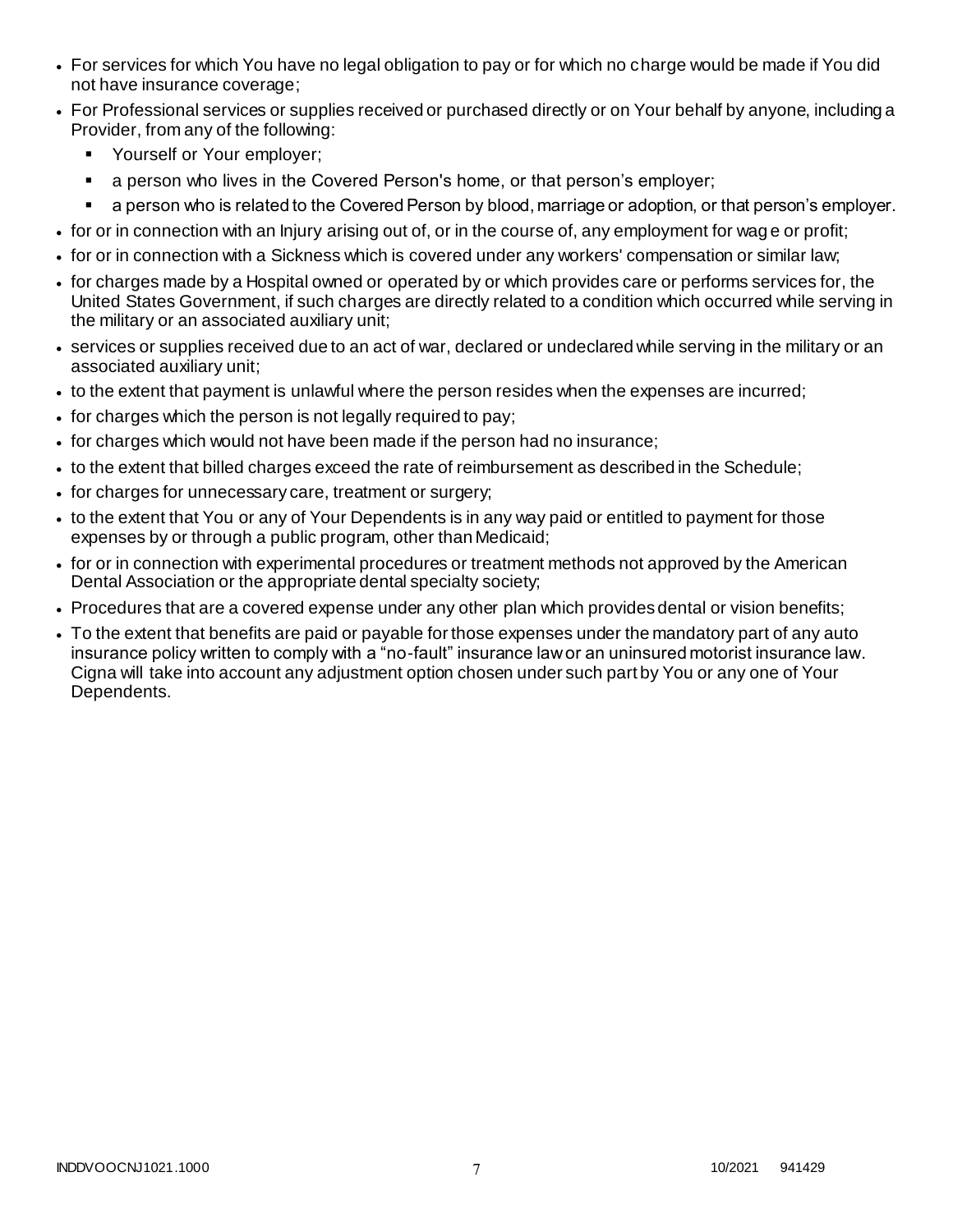# **G. Predetermination of Dental Benefits Program**

Predetermination of Benefits is a voluntary review of a Dentist's proposed treatment plan and expected charges. It is not preauthorization of service and is not required.

The treatment plan should include supporting pre-operative x-rays and other diagnostic materials as requested by Cigna's dental consultant. If there is a change in the treatment plan, a revised plan should be submitted.

Cigna will determine covered dental expenses for the proposed treatment plan. If there is no Predetermination of Benefits, Cigna will determine covered dental expenses when it receives a claim.

Review of proposed treatment is advised whenever extensive dental work is recommended when charges exceed **\$500**.

**Predetermination of Benefits is not a guarantee of a set payment. Payment is based on the services that are actually delivered and the coverage in force at the time services are completed.**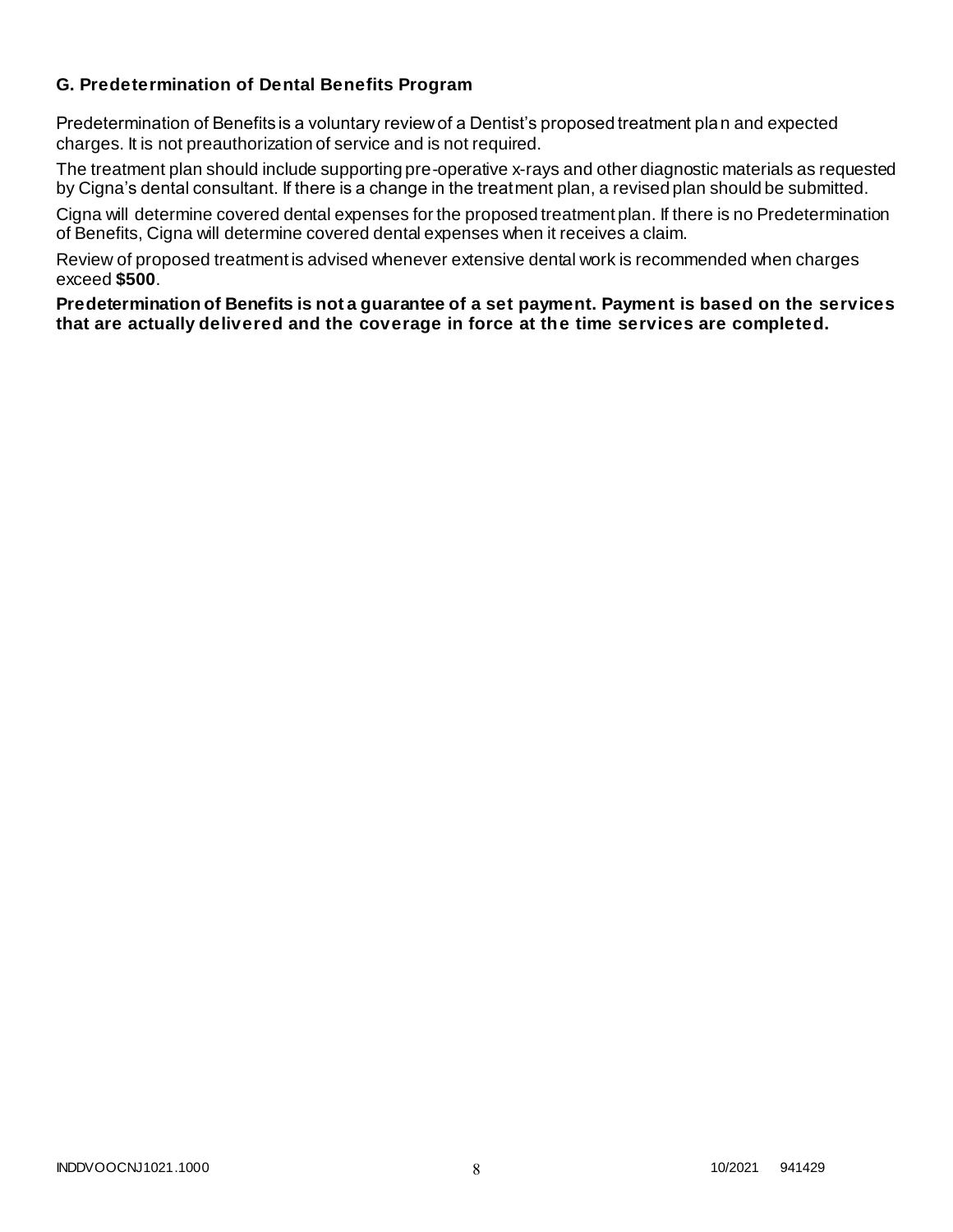### **H. General Provisions**

# **WHEN YOU HAVE A COMPLAINT OR AN APPEAL**

For the purposes of this section, any reference to "You," "Your" or "Yourself" also refers to a representative or Provider designated by You to act on Your behalf, unless otherwise noted.

We want You to be completely satisfied with the care You receive. That is why We have established a process for addressing Your concerns and solving Your problems.

#### **Start with Member Services**

We are here to listen and help. If You have a concern regarding a person, a service, the quality of care, or contractual benefits, You can call Our toll-free number and explain Your concern to one of Our Customer Service representatives. You can also express that concern in writing. Please call or write to Us at the following:

Customer Services Toll-Free Number or address on mycigna.com, explanation of benefits or claim form

We will do Our best to resolve the matter on Your initial contact. If We need more time to review or investigate Your concern, We will get back to You as soon as possible, but in any case within 30 days. If You are not satisfied with the results of a coverage decision, You can start the appeals procedure.

### **Appeals Procedure**

Cigna has a two step appeals procedure for coverage decisions. To initiate an appeal, You must submit a request for an appeal in writing within 365 days of receipt of a denial notice. You should state the reason why You feel Your appeal should be approved and include any information supporting Your appeal. If You are unable or choose not to write, You may ask to register Your appeal by telephone. Call or write to Us at the toll-free number or address on Your Benefit Identification card, explanation of benefits or claim form.

### **Level One Appeal**

Your appeal will be reviewed and the decision made by someone not involved in the initial decision. Appeals involving Medical Necessity or clinical appropriateness will be considered by a health care professional.

For level one appeals, We will respond in writing with a decision within 30 calendar days after We receive an appeal for a postservice coverage determination. If more time or information is needed to make the determination, We will notify You in writing to request an extension of up to 15 calendar days and to specify any additional information needed to complete the review.

If You are not satisfied with Our level-one appeal decision, You may request a level-two appeal.

### **Level Two Appeal**

If You are dissatisfied with Our level one appeal decision, You may request a second review. To start a level two appeal, follow the same process required for a level one appeal.

Most requests for a second review will be conducted by the Appeals Committee, which consists of at least three people. Anyone involved in the prior decision may not vote on the Committee. For appeals involving Medical Necessity or clinical appropriateness, the Committee will consult with at least one Dentist reviewer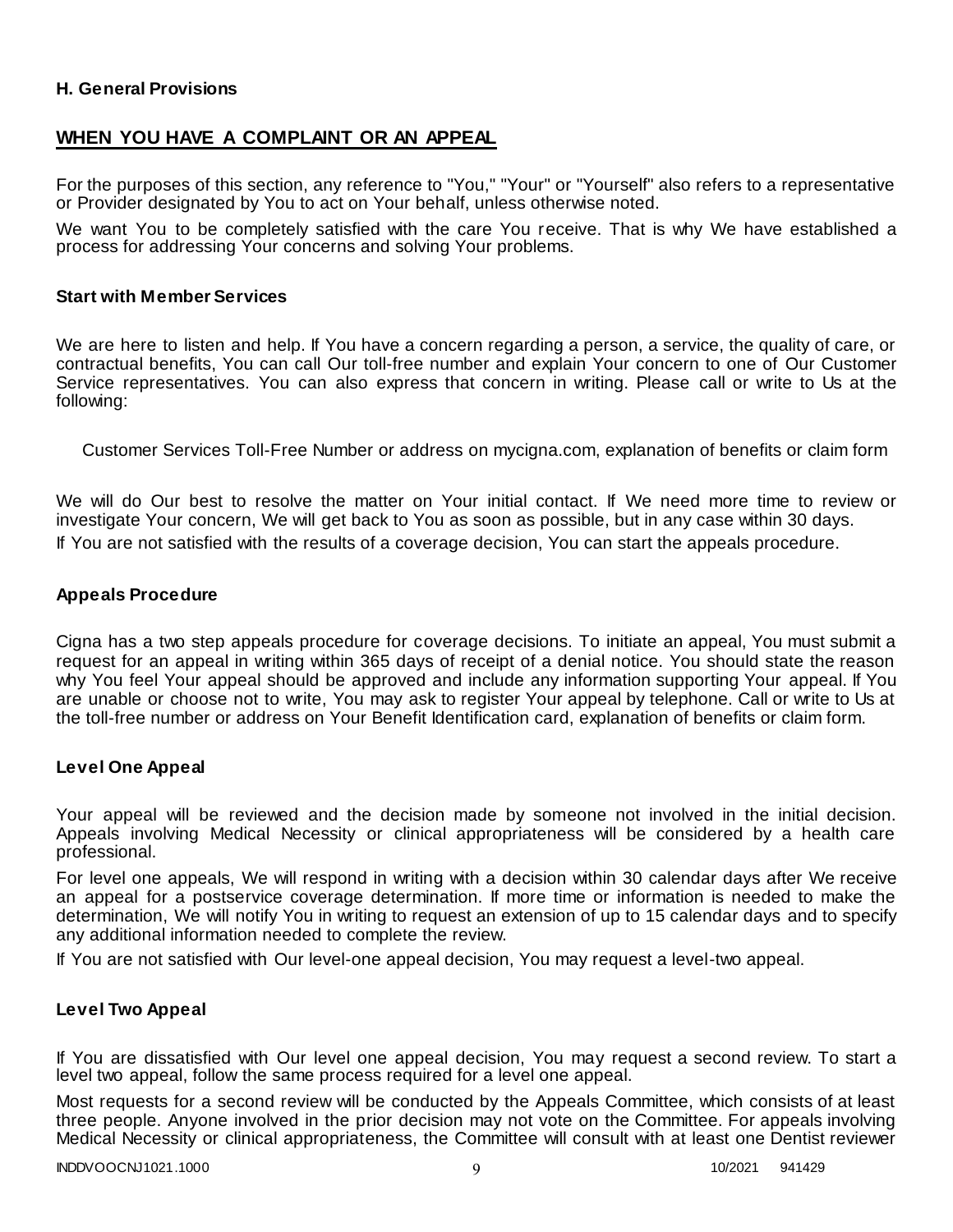in the same or similar specialty as the care under consideration. You may present Your situation to the Committee in person or by conference call.

For level two appeals We will acknowledge in writing that We have received Your request and schedule a Committee review. For postservice claims, the Committee review will be completed within 30 calendar days. If more time or information is needed to make the determination, We will notify You in writing to request an extension of up to 15 calendar days and to specify any additional information needed by the Committee to complete the review. You will be notified in writing of the Committee's decision within five working days after the Committee meeting, and within the Committee review time frames above if the Committee does not approve the requested coverage.

### **Notice of Benefit Determination on Appeal**

Every notice of an appeal decision will be provided in writing or electronically and, if an adverse determination, will include:

- (1) the specific reason or reasons for the denial decision;
- (2) reference to the specific Policy provisions on which the decision is based;
- (3) a statement that the claimant is entitled to receive, upon request and free of charge, reasonable access to and copies of all documents, records, and other Relevant Information as defined;
- (4) upon request and free of charge, a copy of any internal rule, guideline, protocol or other similar criterion that was relied upon in making the adverse determination regarding Your appeal, and an explanation of the scientific or clinical judgment for a determination that is based on a medical necessity, experimental treatment or other similar exclusion or limit.

### **Relevant Information**

Relevant Information is any document, record, or other information which was relied upon in making the benefit determination; was submitted, considered, or generated in the course of making the benefit determination, without regard to whether such document, record, or other information was relied upon in making the benefit determination; demonstrates compliance with the administrative processes and safeguards required by federal law in making the benefit determination; or constitutes a statement of policy or guidance with respect to the plan concerning the denied treatment option or benefit or the claimant's diagnosis, without regard to whether such advice or statement was relied upon in making the benefit determination.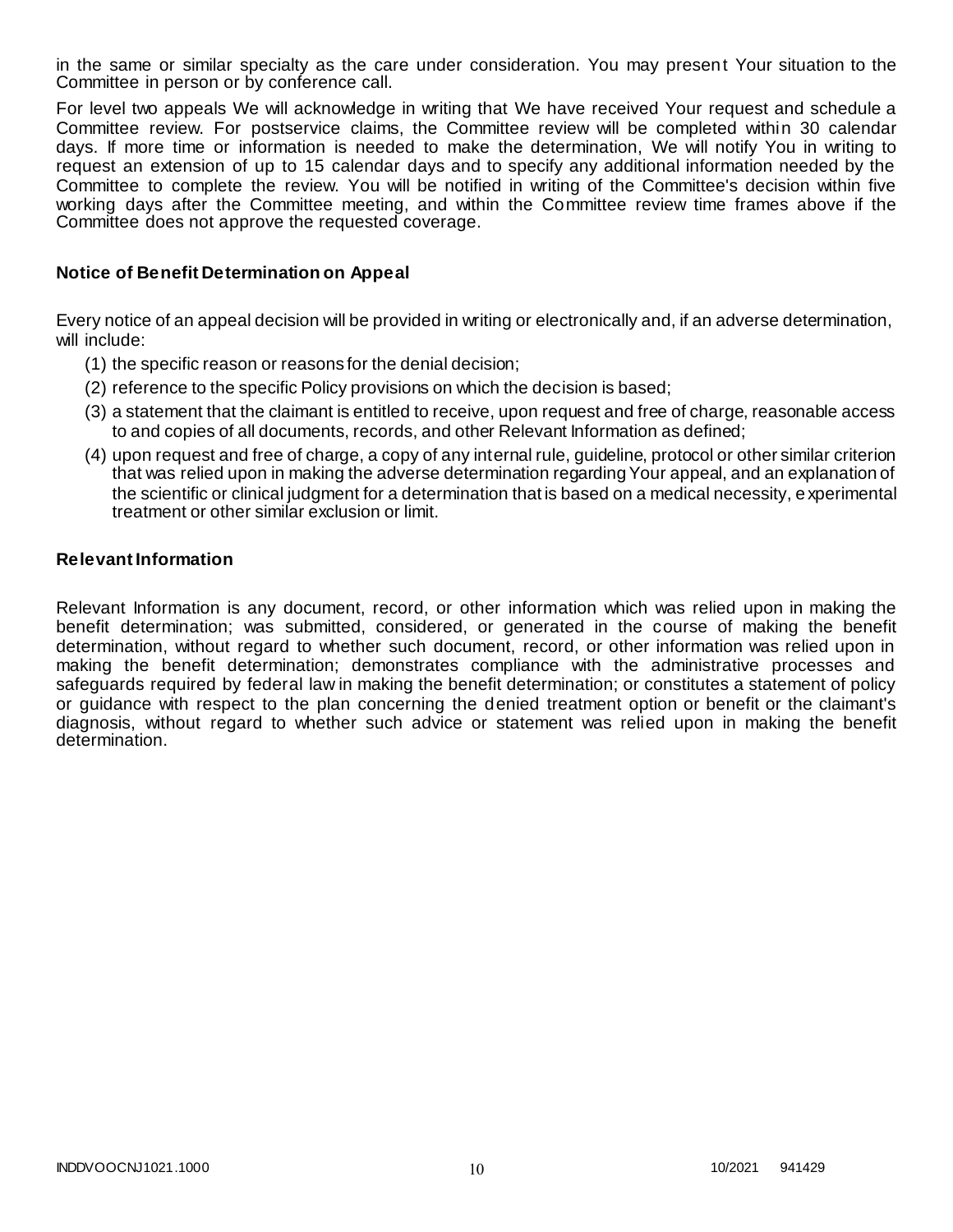# **I. Participating Dental Providers**

Cigna will provide a current list of Dentists currently participating with Cigna and their locations to each Covered Person upon request.

To verify if a Dentist is currently participating with Cigna and is accepting new Cigna Insureds, the Covered Person should visit Our website at mycigna.com.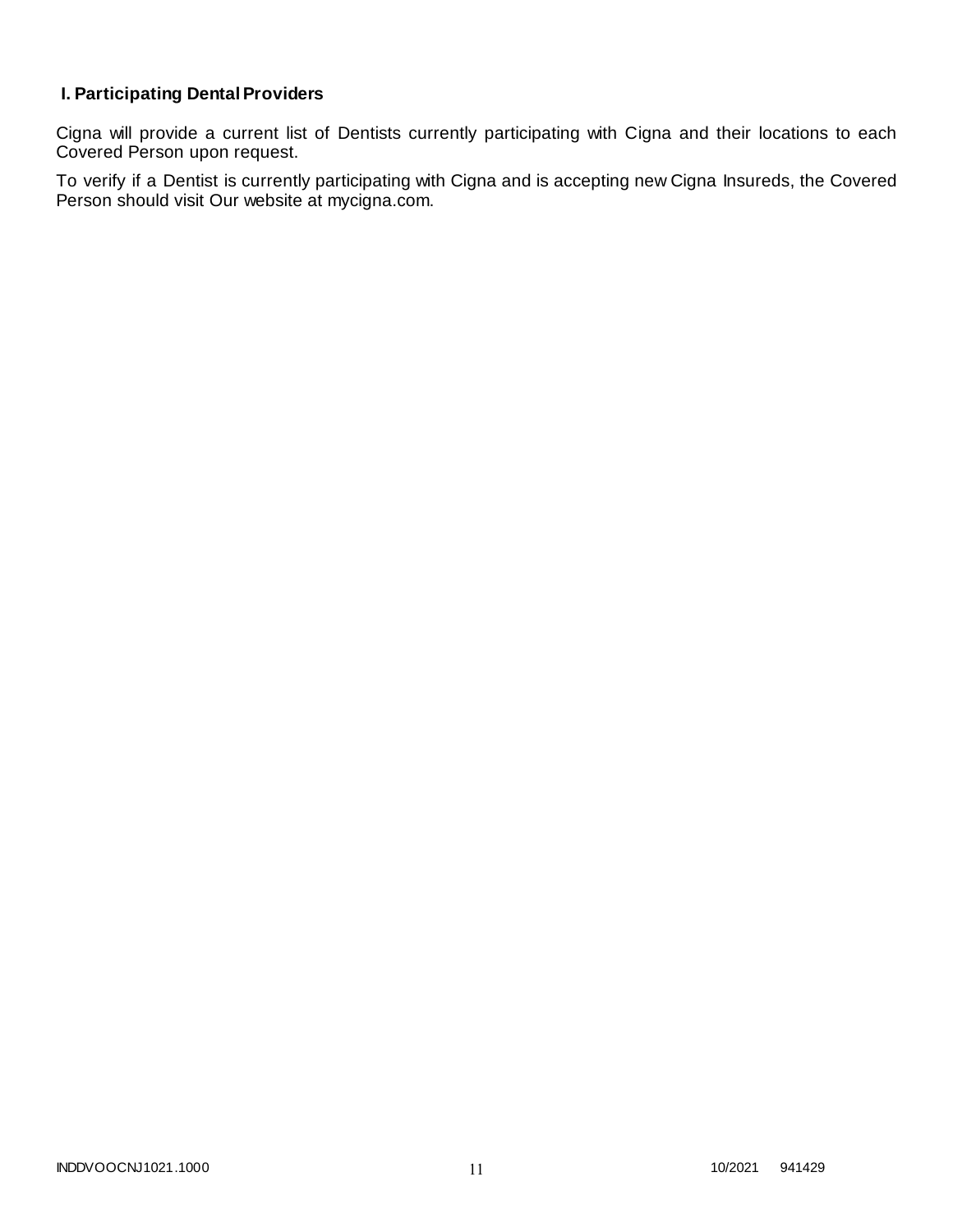### **J. Renewability, Eligibility, and Continuation**

1. The Policy will renew except for the specific events stated in the Policy. Cigna may change the premiums of the Policy with 60 days written notice to the Insured. However, Cigna will not refuse to renew or change the premium schedule for the Policy on an individual basis, but only for all Insureds in the same class and covered under the same Policy as You.

2. The individual plan is designed for residents of New Jersey who are not enrolled under or covered by any other group or individual health coverage. You must notify Cigna of all changes that may affect any Covered Person's eligibility under the Policy.

3. You or Your Dependent(s) will become ineligible for coverage:

- When premiums are not paid according to the due dates and grace periods described in the premium section.
- With respect to Your Spouse, Domestic Partner, or partner to a Civil Union: when the Spouse is no longer married to the Insured or when the union is dissolved.
- With respect to You and Your Family Member(s): when You no longer meet the requirements listed in the Conditions of Eligibility section.
- The date the Policy terminates.
- When the Insured no longer lives in the Service Area.

4. If a Covered Person's eligibility under this Plan would terminate due to the Insured's death, divorce or if other Dependents would become ineligible due to age or no longer qualify as dependents for coverage under this Plan; except for the Insured's failure to pay premium, **the Covered Person's insurance will be continued if the Covered Person exercising the continuation right notifies Cigna and pays the appropriate monthly premium within 60 days following the date this Policy would otherwise terminate**.

5. Termination of the policy shall be without prejudice to any claim for continuous loss which commenced while the policy was in force; however, the payment of benefits after the termination date may be predicated upon the continuous disability of the insured, limited to the duration of the benefit period or payment of the maximum benefits.